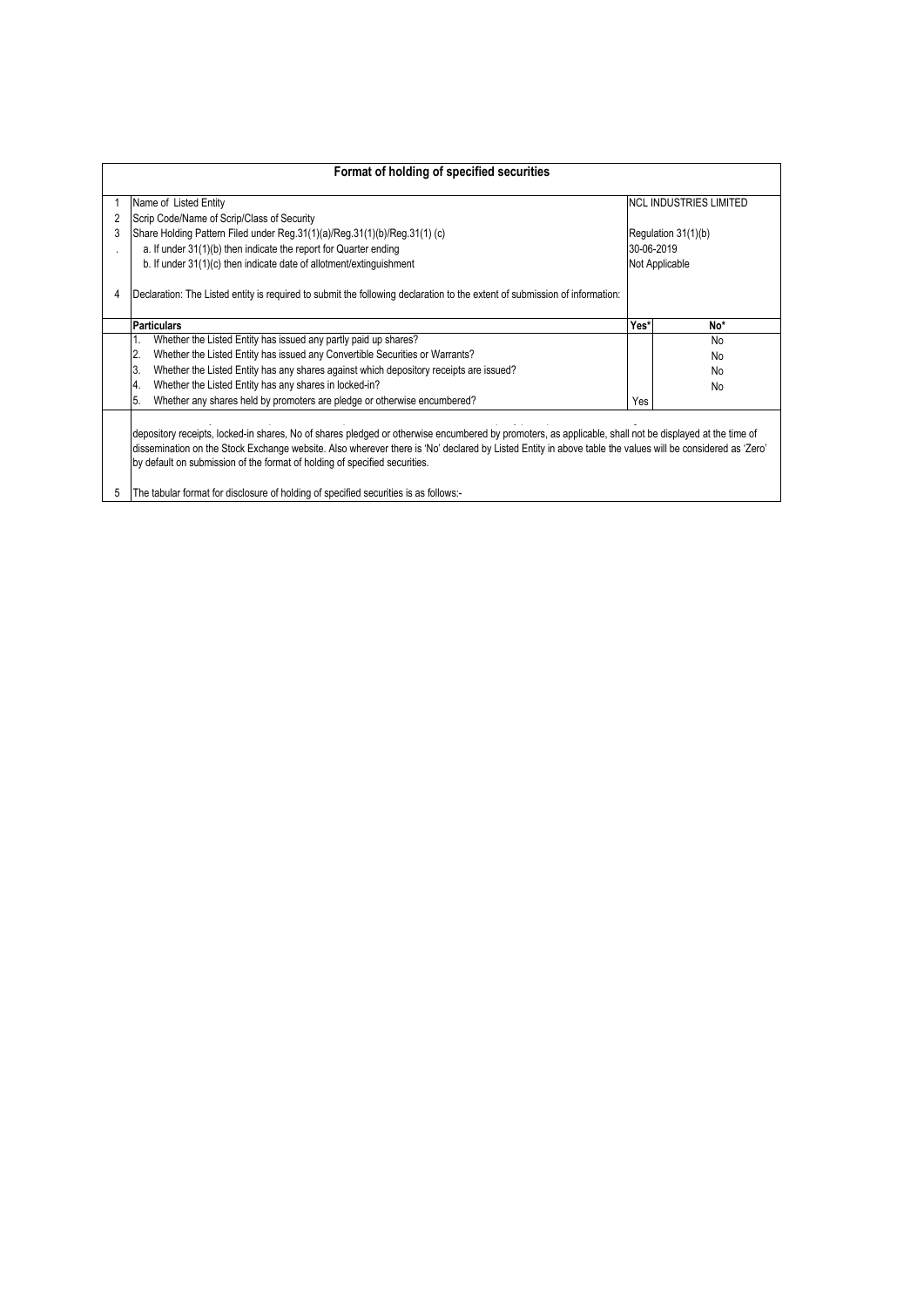## **Table I - Summary Statement holding of specified securities**

|      | Category of shareholder             | Nos. of<br>share | No. of<br>fully paid<br>holders up equity<br>shares | No. of<br>Partly<br>paid-up<br>equity | No. of shares<br>underlying<br><b>Depository</b><br><b>Receipts</b> | Total nos.              | Shareholding<br>shares held as a % of total<br>no. of shares<br>(calculated as | <b>Number of Voting Rights held in</b><br>each class of securities |              |            |                                   | <b>No. of Shares</b><br>Shareholding, as a<br>$%$ assuming full<br>Underlying<br>Outstanding<br>conversion of<br>convertible securities<br>convertible |                                               | Number of<br>Locked in<br>shares |                                                                        |          |                                       | Number of<br>encumbered | <b>Shares pledged</b><br>or otherwise | Number of<br>equity shares<br>held in<br>dematerialized<br>form |
|------|-------------------------------------|------------------|-----------------------------------------------------|---------------------------------------|---------------------------------------------------------------------|-------------------------|--------------------------------------------------------------------------------|--------------------------------------------------------------------|--------------|------------|-----------------------------------|--------------------------------------------------------------------------------------------------------------------------------------------------------|-----------------------------------------------|----------------------------------|------------------------------------------------------------------------|----------|---------------------------------------|-------------------------|---------------------------------------|-----------------------------------------------------------------|
|      |                                     |                  | held                                                | <b>Shares</b><br>held                 |                                                                     |                         | per SCRR<br>1957)                                                              | <b>Class</b><br><b>EQUITY</b>                                      | <b>Class</b> | Total      | Total as a<br>$%$ of<br>$(A+B+C)$ | securities<br>(including<br>Warrants)                                                                                                                  | (as a percentage of<br>diluted share capital) | No.<br>(a)                       | As a $\%$ No. (a) As a $\%$<br>of total<br><b>Shares</b><br>held $(b)$ |          | of total<br><b>Shares</b><br>held (b) |                         |                                       |                                                                 |
| (1)  | ( 1 )                               | (III)            | (IV)                                                | (V)                                   | (VI)                                                                | (VII)<br>$(IV)+(V)+(V)$ | (VIII) As a % of<br>$(A+B+C2)$                                                 |                                                                    |              | (IX)       |                                   | (X)                                                                                                                                                    | $(XI) = (VII)+(X) As a % of$<br>$(A+B+C2)$    |                                  | (XII)                                                                  |          | (XIII)                                | (XIV)                   |                                       |                                                                 |
| (A)  | Promoter & Promoter Group           | 45               | 18239006                                            |                                       |                                                                     | 18239006                | 40.32                                                                          | 18239006                                                           |              | 0 18239006 | 40.32                             |                                                                                                                                                        | 40.32                                         |                                  |                                                                        | 0 520455 | 2.85                                  | 18239006                |                                       |                                                                 |
| (B)  | Public                              | 34132            | 26993784                                            |                                       |                                                                     | 26993784                | 59.68                                                                          | 26993784                                                           |              | 0 26993784 | 59.68                             |                                                                                                                                                        | 59.68                                         |                                  |                                                                        |          |                                       | 25672599                |                                       |                                                                 |
|      | Non Promoter- Non Public            |                  |                                                     |                                       |                                                                     |                         |                                                                                |                                                                    |              |            |                                   |                                                                                                                                                        |                                               |                                  |                                                                        |          |                                       |                         |                                       |                                                                 |
| (C1) | Shares underlying DRs               |                  |                                                     |                                       |                                                                     |                         |                                                                                |                                                                    |              |            |                                   |                                                                                                                                                        |                                               |                                  |                                                                        |          |                                       |                         |                                       |                                                                 |
|      | (C2) Shares held by Employee Trusts |                  |                                                     |                                       |                                                                     |                         |                                                                                |                                                                    |              |            |                                   |                                                                                                                                                        |                                               |                                  |                                                                        |          |                                       |                         |                                       |                                                                 |
|      | Total                               | 34177            | 45232790                                            |                                       |                                                                     | 45232790                |                                                                                | 100.00 45232790                                                    |              | 0 45232790 | 100.00                            |                                                                                                                                                        | 100.00                                        |                                  |                                                                        | 0 520455 | 1.15                                  | 43911605                |                                       |                                                                 |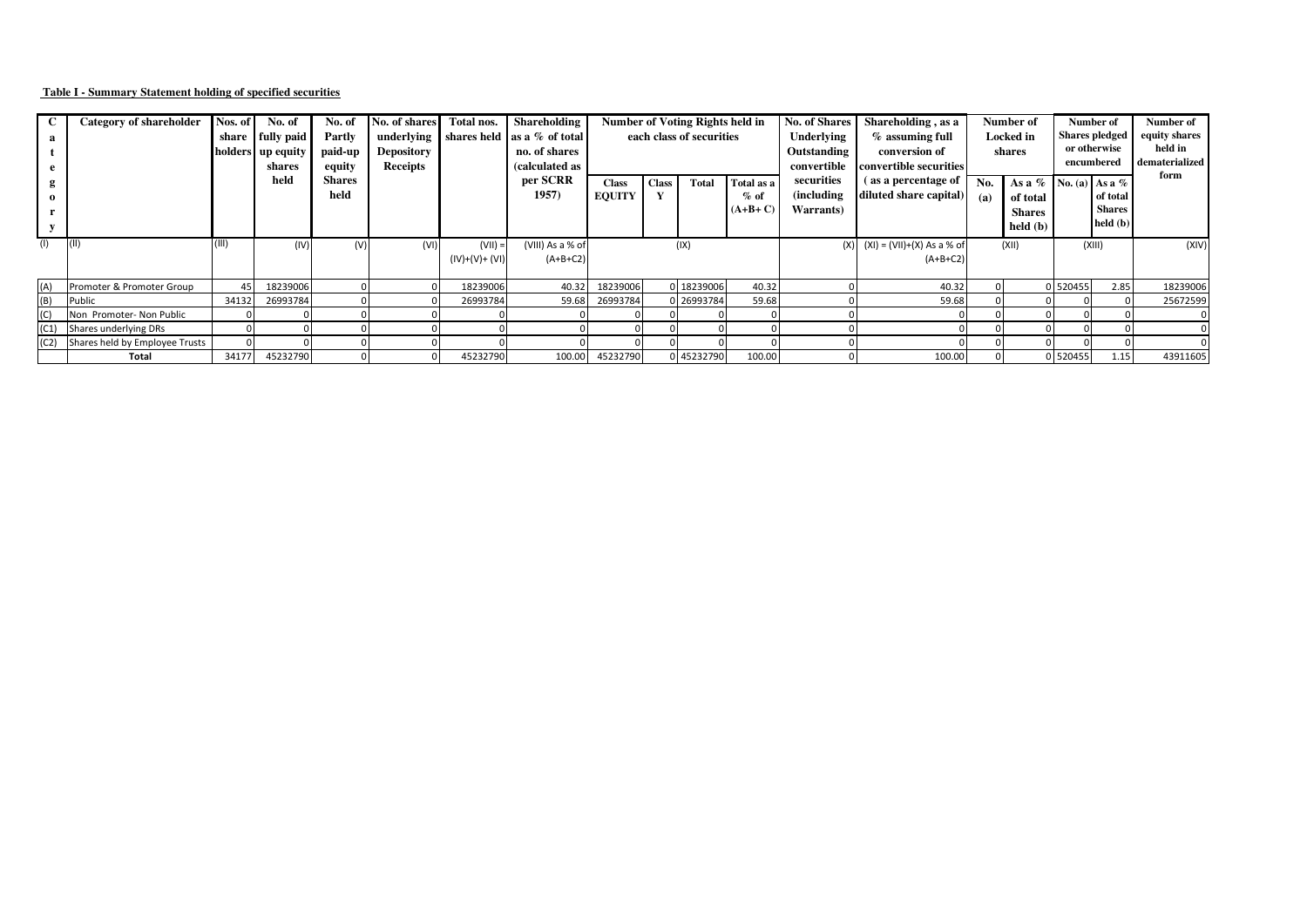## **Table II - Statement showing shareholding pattern of the Promoter and Promoter Group**

| held<br><b>Securities</b><br>of conversion of No. (a) As a $%$<br>As a $%$ of<br><b>Receipts</b><br><b>Class</b><br><b>Total</b><br>Total as a<br>No. (a)<br><b>Class</b><br>total Shares<br><b>EQUITY</b><br>$\mathbf Y$<br>% of<br>(Including<br>convertible<br>of total<br>$\text{held } (\textbf{b})$<br>$(A+B+C)$<br><b>Warrants</b> )<br>securities as a<br><b>Shares</b><br>held (b)<br>percentage<br>(III)<br>(II)<br>$(VI)$ $(VII = IV+V+VI)$<br>(VIII)<br>(IX)<br>(XII)<br>(XIII)<br>(1)<br>(IV)<br>(V)<br>$(XI) = (VII)+(X)$ as a<br>(X)<br>% of A+B+C2<br>1 Indian<br>Individuals/Hindu Undivided Family<br>16742897<br>16742897<br>16742897<br>37.01<br>41<br>16742897<br>37.01<br>0 520455<br>3.11<br>(a)<br>0<br>$\Omega$<br>$\Omega$<br>$\Omega$<br>KALIDINDI MADHU HUF<br>1 IN30286310448383<br>AABHK2967F<br>1660<br>1660<br>1660<br>$\mathbf 0$<br>1660<br>$\Omega$<br>$\Omega$<br>$\Omega$<br>NIRHMAL V GORADIA<br><b>GEETA GORADIA</b><br>2 IN30258210010972<br>AABPG5825C<br>85963<br>85963<br>85963<br>85963<br>0.19<br>0.19<br>0<br>0.19<br>$\mathbf 0$<br>$\Omega$<br>$\mathbf 0$<br>$\Omega$<br><b>GEETA GORADIA</b><br>NIRHMAL V GORADIA<br>3 IN30258210010964<br>AABPG8227A<br>133815<br>133815<br>0.3<br>133815<br>133815<br>0.3<br>0.3<br>0<br>$\Omega$<br>- 0<br><b>MEENA SHAH</b><br>0.03<br>4 IN30082911282142<br>AADPS0675C<br>11430<br>$\mathbf 0$<br>11430<br>0.03<br>11430<br>11430<br>0.03<br>$\mathbf 0$<br>$\Omega$<br>$\epsilon$<br>ASHWIN GORADIA<br><b>BHARTI GORADIA</b><br>IN30258210048188,<br>5 IN30258210101402<br>AAFPG5412K<br>82844<br>82844<br>0.18<br>82844<br>82844<br>0.17<br>0.18<br>$\Omega$<br>$\Omega$<br>$\Omega$<br>$\epsilon$<br>GORADIA VINODRAI VACHHARAJ<br>GORADIA CHARULATA VINODRAI<br>IN30082910450361,<br>IN30258210010989<br>AAFPG5414R<br>558702<br>558702<br>558702<br>558702<br>0.69<br>$\overline{0}$<br>$\Omega$<br>1.24<br>$\Omega$<br>1.24<br>$\Omega$<br>$\Omega$<br><b>MEERA GORADIA</b><br><b>BIMAL GORADIA</b><br>IN30039411039840,<br>7 1203070000030141<br>AAIPG5746P<br>117549<br>117549<br>0.26<br>117549<br>117549<br>0.09<br>0.26<br>$\overline{0}$<br>$\Omega$<br>$\Omega$<br>$\Omega$<br>$\Omega$<br><b>BIMAL V GORADIA</b><br>MEERA B GORADIA<br>1203070000062898,<br>8 IN30039411039831<br>AAIPG5747N<br>290037<br>290037<br>290037<br>290037<br>0.24<br>$\mathbf{0}$<br>0.64<br>0.64<br>$\Omega$<br>$\Omega$<br>G Jyothi<br>0.37<br>AASPG1888N<br>166992<br>166992<br>0.37<br>166992<br>166992<br>0.37<br>9 IN30009510785962<br>0<br>$\Omega$<br>$\Omega$<br>$\Omega$<br>KANUMILLI MALATHI<br>10 IN30102220484913<br>ABZPK0175E<br>8493<br>$\mathbf 0$<br>8493<br>0.02<br>8493<br>8493<br>0.02<br>0.02<br>$\Omega$<br>$\Omega$<br>ſ<br>ASHVEN DATLA<br>IN30327080032736,<br>11 IN30286310147481<br>ACWPD2136N<br>763194<br>763194<br>1.69<br>763194<br>763194<br>0.16<br>1.69<br>70455<br>9.23<br>$\mathbf 0$<br>$\Omega$<br>$\mathbf 0$<br>$\Omega$<br>$\Omega$<br>RAVI KALIDINDI<br>1301240004715124,<br>12 IN30009510797892<br>ADOPK6009N<br>2230814<br>2230814<br>2230814<br>2230814<br>4.93<br>4.93<br>$\Omega$<br>$\Omega$<br>MADHU KALIDINDI<br>1201220000140084,<br>IN30286310325279,<br>13 IN30154915836121<br>ADOPK6010H<br>613662<br>$\mathbf 0$<br>613662<br>1.36<br>613662<br>613662<br>0.11<br>1.36<br>50000<br>8.15<br>0<br>$\mathbf 0$<br>$\mathbf 0$<br>$\mathbf 0$ | Category | <b>Category of Shareholder</b> | <b>Pan Number</b> | Nos. of<br><b>Share</b><br>holders | No. of fully<br>paid up equit<br>shares held | <b>Partly</b><br>paid-up<br>equity<br><b>Shares</b> | No. of<br>shares<br>underlying<br><b>Depository</b> | <b>Total nos.</b><br>shares held | <b>Shareholding</b><br>% calculated<br>as per SCRR,<br>1957 | <b>Number of Voting Rights held in each</b><br>class of securities |  | <b>No Of Shares</b><br><b>Underlying</b><br><b>Outstanding</b><br><b>Convertible</b> | <b>TOTAL</b><br><b>Shareholding as</b><br>$a\%$ assuming<br>full conversion | <b>Number Of</b><br><b>Locked</b> in<br><b>Shares</b> |  | <b>Number Of Shares</b><br><b>Pledged Or</b><br><b>Otherwise</b><br>encumbered |  | <b>Number Of</b><br><b>Equity Shares</b><br><b>Held</b> in<br><b>Dematerialized</b><br>Form |          |
|-----------------------------------------------------------------------------------------------------------------------------------------------------------------------------------------------------------------------------------------------------------------------------------------------------------------------------------------------------------------------------------------------------------------------------------------------------------------------------------------------------------------------------------------------------------------------------------------------------------------------------------------------------------------------------------------------------------------------------------------------------------------------------------------------------------------------------------------------------------------------------------------------------------------------------------------------------------------------------------------------------------------------------------------------------------------------------------------------------------------------------------------------------------------------------------------------------------------------------------------------------------------------------------------------------------------------------------------------------------------------------------------------------------------------------------------------------------------------------------------------------------------------------------------------------------------------------------------------------------------------------------------------------------------------------------------------------------------------------------------------------------------------------------------------------------------------------------------------------------------------------------------------------------------------------------------------------------------------------------------------------------------------------------------------------------------------------------------------------------------------------------------------------------------------------------------------------------------------------------------------------------------------------------------------------------------------------------------------------------------------------------------------------------------------------------------------------------------------------------------------------------------------------------------------------------------------------------------------------------------------------------------------------------------------------------------------------------------------------------------------------------------------------------------------------------------------------------------------------------------------------------------------------------------------------------------------------------------------------------------------------------------------------------------------------------------------------------------------------------------------------------------------------------------------------------------------------------------------------------------------------------------------------------------------------------------------------------------------------------------------------------|----------|--------------------------------|-------------------|------------------------------------|----------------------------------------------|-----------------------------------------------------|-----------------------------------------------------|----------------------------------|-------------------------------------------------------------|--------------------------------------------------------------------|--|--------------------------------------------------------------------------------------|-----------------------------------------------------------------------------|-------------------------------------------------------|--|--------------------------------------------------------------------------------|--|---------------------------------------------------------------------------------------------|----------|
|                                                                                                                                                                                                                                                                                                                                                                                                                                                                                                                                                                                                                                                                                                                                                                                                                                                                                                                                                                                                                                                                                                                                                                                                                                                                                                                                                                                                                                                                                                                                                                                                                                                                                                                                                                                                                                                                                                                                                                                                                                                                                                                                                                                                                                                                                                                                                                                                                                                                                                                                                                                                                                                                                                                                                                                                                                                                                                                                                                                                                                                                                                                                                                                                                                                                                                                                                                                   |          |                                |                   |                                    |                                              |                                                     |                                                     |                                  |                                                             |                                                                    |  |                                                                                      |                                                                             |                                                       |  |                                                                                |  |                                                                                             |          |
|                                                                                                                                                                                                                                                                                                                                                                                                                                                                                                                                                                                                                                                                                                                                                                                                                                                                                                                                                                                                                                                                                                                                                                                                                                                                                                                                                                                                                                                                                                                                                                                                                                                                                                                                                                                                                                                                                                                                                                                                                                                                                                                                                                                                                                                                                                                                                                                                                                                                                                                                                                                                                                                                                                                                                                                                                                                                                                                                                                                                                                                                                                                                                                                                                                                                                                                                                                                   |          |                                |                   |                                    |                                              |                                                     |                                                     |                                  |                                                             |                                                                    |  |                                                                                      |                                                                             |                                                       |  |                                                                                |  |                                                                                             | (XIV)    |
|                                                                                                                                                                                                                                                                                                                                                                                                                                                                                                                                                                                                                                                                                                                                                                                                                                                                                                                                                                                                                                                                                                                                                                                                                                                                                                                                                                                                                                                                                                                                                                                                                                                                                                                                                                                                                                                                                                                                                                                                                                                                                                                                                                                                                                                                                                                                                                                                                                                                                                                                                                                                                                                                                                                                                                                                                                                                                                                                                                                                                                                                                                                                                                                                                                                                                                                                                                                   |          |                                |                   |                                    |                                              |                                                     |                                                     |                                  |                                                             |                                                                    |  |                                                                                      |                                                                             |                                                       |  |                                                                                |  |                                                                                             |          |
|                                                                                                                                                                                                                                                                                                                                                                                                                                                                                                                                                                                                                                                                                                                                                                                                                                                                                                                                                                                                                                                                                                                                                                                                                                                                                                                                                                                                                                                                                                                                                                                                                                                                                                                                                                                                                                                                                                                                                                                                                                                                                                                                                                                                                                                                                                                                                                                                                                                                                                                                                                                                                                                                                                                                                                                                                                                                                                                                                                                                                                                                                                                                                                                                                                                                                                                                                                                   |          |                                |                   |                                    |                                              |                                                     |                                                     |                                  |                                                             |                                                                    |  |                                                                                      |                                                                             |                                                       |  |                                                                                |  |                                                                                             |          |
|                                                                                                                                                                                                                                                                                                                                                                                                                                                                                                                                                                                                                                                                                                                                                                                                                                                                                                                                                                                                                                                                                                                                                                                                                                                                                                                                                                                                                                                                                                                                                                                                                                                                                                                                                                                                                                                                                                                                                                                                                                                                                                                                                                                                                                                                                                                                                                                                                                                                                                                                                                                                                                                                                                                                                                                                                                                                                                                                                                                                                                                                                                                                                                                                                                                                                                                                                                                   |          |                                |                   |                                    |                                              |                                                     |                                                     |                                  |                                                             |                                                                    |  |                                                                                      |                                                                             |                                                       |  |                                                                                |  |                                                                                             | 16742897 |
|                                                                                                                                                                                                                                                                                                                                                                                                                                                                                                                                                                                                                                                                                                                                                                                                                                                                                                                                                                                                                                                                                                                                                                                                                                                                                                                                                                                                                                                                                                                                                                                                                                                                                                                                                                                                                                                                                                                                                                                                                                                                                                                                                                                                                                                                                                                                                                                                                                                                                                                                                                                                                                                                                                                                                                                                                                                                                                                                                                                                                                                                                                                                                                                                                                                                                                                                                                                   |          |                                |                   |                                    |                                              |                                                     |                                                     |                                  |                                                             |                                                                    |  |                                                                                      |                                                                             |                                                       |  |                                                                                |  |                                                                                             |          |
|                                                                                                                                                                                                                                                                                                                                                                                                                                                                                                                                                                                                                                                                                                                                                                                                                                                                                                                                                                                                                                                                                                                                                                                                                                                                                                                                                                                                                                                                                                                                                                                                                                                                                                                                                                                                                                                                                                                                                                                                                                                                                                                                                                                                                                                                                                                                                                                                                                                                                                                                                                                                                                                                                                                                                                                                                                                                                                                                                                                                                                                                                                                                                                                                                                                                                                                                                                                   |          |                                |                   |                                    |                                              |                                                     |                                                     |                                  |                                                             |                                                                    |  |                                                                                      |                                                                             |                                                       |  |                                                                                |  |                                                                                             | 1660     |
|                                                                                                                                                                                                                                                                                                                                                                                                                                                                                                                                                                                                                                                                                                                                                                                                                                                                                                                                                                                                                                                                                                                                                                                                                                                                                                                                                                                                                                                                                                                                                                                                                                                                                                                                                                                                                                                                                                                                                                                                                                                                                                                                                                                                                                                                                                                                                                                                                                                                                                                                                                                                                                                                                                                                                                                                                                                                                                                                                                                                                                                                                                                                                                                                                                                                                                                                                                                   |          |                                |                   |                                    |                                              |                                                     |                                                     |                                  |                                                             |                                                                    |  |                                                                                      |                                                                             |                                                       |  |                                                                                |  |                                                                                             |          |
|                                                                                                                                                                                                                                                                                                                                                                                                                                                                                                                                                                                                                                                                                                                                                                                                                                                                                                                                                                                                                                                                                                                                                                                                                                                                                                                                                                                                                                                                                                                                                                                                                                                                                                                                                                                                                                                                                                                                                                                                                                                                                                                                                                                                                                                                                                                                                                                                                                                                                                                                                                                                                                                                                                                                                                                                                                                                                                                                                                                                                                                                                                                                                                                                                                                                                                                                                                                   |          |                                |                   |                                    |                                              |                                                     |                                                     |                                  |                                                             |                                                                    |  |                                                                                      |                                                                             |                                                       |  |                                                                                |  |                                                                                             |          |
|                                                                                                                                                                                                                                                                                                                                                                                                                                                                                                                                                                                                                                                                                                                                                                                                                                                                                                                                                                                                                                                                                                                                                                                                                                                                                                                                                                                                                                                                                                                                                                                                                                                                                                                                                                                                                                                                                                                                                                                                                                                                                                                                                                                                                                                                                                                                                                                                                                                                                                                                                                                                                                                                                                                                                                                                                                                                                                                                                                                                                                                                                                                                                                                                                                                                                                                                                                                   |          |                                |                   |                                    |                                              |                                                     |                                                     |                                  |                                                             |                                                                    |  |                                                                                      |                                                                             |                                                       |  |                                                                                |  |                                                                                             | 85963    |
|                                                                                                                                                                                                                                                                                                                                                                                                                                                                                                                                                                                                                                                                                                                                                                                                                                                                                                                                                                                                                                                                                                                                                                                                                                                                                                                                                                                                                                                                                                                                                                                                                                                                                                                                                                                                                                                                                                                                                                                                                                                                                                                                                                                                                                                                                                                                                                                                                                                                                                                                                                                                                                                                                                                                                                                                                                                                                                                                                                                                                                                                                                                                                                                                                                                                                                                                                                                   |          |                                |                   |                                    |                                              |                                                     |                                                     |                                  |                                                             |                                                                    |  |                                                                                      |                                                                             |                                                       |  |                                                                                |  |                                                                                             |          |
|                                                                                                                                                                                                                                                                                                                                                                                                                                                                                                                                                                                                                                                                                                                                                                                                                                                                                                                                                                                                                                                                                                                                                                                                                                                                                                                                                                                                                                                                                                                                                                                                                                                                                                                                                                                                                                                                                                                                                                                                                                                                                                                                                                                                                                                                                                                                                                                                                                                                                                                                                                                                                                                                                                                                                                                                                                                                                                                                                                                                                                                                                                                                                                                                                                                                                                                                                                                   |          |                                |                   |                                    |                                              |                                                     |                                                     |                                  |                                                             |                                                                    |  |                                                                                      |                                                                             |                                                       |  |                                                                                |  |                                                                                             | 133815   |
|                                                                                                                                                                                                                                                                                                                                                                                                                                                                                                                                                                                                                                                                                                                                                                                                                                                                                                                                                                                                                                                                                                                                                                                                                                                                                                                                                                                                                                                                                                                                                                                                                                                                                                                                                                                                                                                                                                                                                                                                                                                                                                                                                                                                                                                                                                                                                                                                                                                                                                                                                                                                                                                                                                                                                                                                                                                                                                                                                                                                                                                                                                                                                                                                                                                                                                                                                                                   |          |                                |                   |                                    |                                              |                                                     |                                                     |                                  |                                                             |                                                                    |  |                                                                                      |                                                                             |                                                       |  |                                                                                |  |                                                                                             |          |
|                                                                                                                                                                                                                                                                                                                                                                                                                                                                                                                                                                                                                                                                                                                                                                                                                                                                                                                                                                                                                                                                                                                                                                                                                                                                                                                                                                                                                                                                                                                                                                                                                                                                                                                                                                                                                                                                                                                                                                                                                                                                                                                                                                                                                                                                                                                                                                                                                                                                                                                                                                                                                                                                                                                                                                                                                                                                                                                                                                                                                                                                                                                                                                                                                                                                                                                                                                                   |          |                                |                   |                                    |                                              |                                                     |                                                     |                                  |                                                             |                                                                    |  |                                                                                      |                                                                             |                                                       |  |                                                                                |  |                                                                                             | 11430    |
|                                                                                                                                                                                                                                                                                                                                                                                                                                                                                                                                                                                                                                                                                                                                                                                                                                                                                                                                                                                                                                                                                                                                                                                                                                                                                                                                                                                                                                                                                                                                                                                                                                                                                                                                                                                                                                                                                                                                                                                                                                                                                                                                                                                                                                                                                                                                                                                                                                                                                                                                                                                                                                                                                                                                                                                                                                                                                                                                                                                                                                                                                                                                                                                                                                                                                                                                                                                   |          |                                |                   |                                    |                                              |                                                     |                                                     |                                  |                                                             |                                                                    |  |                                                                                      |                                                                             |                                                       |  |                                                                                |  |                                                                                             |          |
|                                                                                                                                                                                                                                                                                                                                                                                                                                                                                                                                                                                                                                                                                                                                                                                                                                                                                                                                                                                                                                                                                                                                                                                                                                                                                                                                                                                                                                                                                                                                                                                                                                                                                                                                                                                                                                                                                                                                                                                                                                                                                                                                                                                                                                                                                                                                                                                                                                                                                                                                                                                                                                                                                                                                                                                                                                                                                                                                                                                                                                                                                                                                                                                                                                                                                                                                                                                   |          |                                |                   |                                    |                                              |                                                     |                                                     |                                  |                                                             |                                                                    |  |                                                                                      |                                                                             |                                                       |  |                                                                                |  |                                                                                             |          |
|                                                                                                                                                                                                                                                                                                                                                                                                                                                                                                                                                                                                                                                                                                                                                                                                                                                                                                                                                                                                                                                                                                                                                                                                                                                                                                                                                                                                                                                                                                                                                                                                                                                                                                                                                                                                                                                                                                                                                                                                                                                                                                                                                                                                                                                                                                                                                                                                                                                                                                                                                                                                                                                                                                                                                                                                                                                                                                                                                                                                                                                                                                                                                                                                                                                                                                                                                                                   |          |                                |                   |                                    |                                              |                                                     |                                                     |                                  |                                                             |                                                                    |  |                                                                                      |                                                                             |                                                       |  |                                                                                |  |                                                                                             |          |
|                                                                                                                                                                                                                                                                                                                                                                                                                                                                                                                                                                                                                                                                                                                                                                                                                                                                                                                                                                                                                                                                                                                                                                                                                                                                                                                                                                                                                                                                                                                                                                                                                                                                                                                                                                                                                                                                                                                                                                                                                                                                                                                                                                                                                                                                                                                                                                                                                                                                                                                                                                                                                                                                                                                                                                                                                                                                                                                                                                                                                                                                                                                                                                                                                                                                                                                                                                                   |          |                                |                   |                                    |                                              |                                                     |                                                     |                                  |                                                             |                                                                    |  |                                                                                      |                                                                             |                                                       |  |                                                                                |  |                                                                                             | 82844    |
|                                                                                                                                                                                                                                                                                                                                                                                                                                                                                                                                                                                                                                                                                                                                                                                                                                                                                                                                                                                                                                                                                                                                                                                                                                                                                                                                                                                                                                                                                                                                                                                                                                                                                                                                                                                                                                                                                                                                                                                                                                                                                                                                                                                                                                                                                                                                                                                                                                                                                                                                                                                                                                                                                                                                                                                                                                                                                                                                                                                                                                                                                                                                                                                                                                                                                                                                                                                   |          |                                |                   |                                    |                                              |                                                     |                                                     |                                  |                                                             |                                                                    |  |                                                                                      |                                                                             |                                                       |  |                                                                                |  |                                                                                             |          |
|                                                                                                                                                                                                                                                                                                                                                                                                                                                                                                                                                                                                                                                                                                                                                                                                                                                                                                                                                                                                                                                                                                                                                                                                                                                                                                                                                                                                                                                                                                                                                                                                                                                                                                                                                                                                                                                                                                                                                                                                                                                                                                                                                                                                                                                                                                                                                                                                                                                                                                                                                                                                                                                                                                                                                                                                                                                                                                                                                                                                                                                                                                                                                                                                                                                                                                                                                                                   |          |                                |                   |                                    |                                              |                                                     |                                                     |                                  |                                                             |                                                                    |  |                                                                                      |                                                                             |                                                       |  |                                                                                |  |                                                                                             | 558702   |
|                                                                                                                                                                                                                                                                                                                                                                                                                                                                                                                                                                                                                                                                                                                                                                                                                                                                                                                                                                                                                                                                                                                                                                                                                                                                                                                                                                                                                                                                                                                                                                                                                                                                                                                                                                                                                                                                                                                                                                                                                                                                                                                                                                                                                                                                                                                                                                                                                                                                                                                                                                                                                                                                                                                                                                                                                                                                                                                                                                                                                                                                                                                                                                                                                                                                                                                                                                                   |          |                                |                   |                                    |                                              |                                                     |                                                     |                                  |                                                             |                                                                    |  |                                                                                      |                                                                             |                                                       |  |                                                                                |  |                                                                                             |          |
|                                                                                                                                                                                                                                                                                                                                                                                                                                                                                                                                                                                                                                                                                                                                                                                                                                                                                                                                                                                                                                                                                                                                                                                                                                                                                                                                                                                                                                                                                                                                                                                                                                                                                                                                                                                                                                                                                                                                                                                                                                                                                                                                                                                                                                                                                                                                                                                                                                                                                                                                                                                                                                                                                                                                                                                                                                                                                                                                                                                                                                                                                                                                                                                                                                                                                                                                                                                   |          |                                |                   |                                    |                                              |                                                     |                                                     |                                  |                                                             |                                                                    |  |                                                                                      |                                                                             |                                                       |  |                                                                                |  |                                                                                             |          |
|                                                                                                                                                                                                                                                                                                                                                                                                                                                                                                                                                                                                                                                                                                                                                                                                                                                                                                                                                                                                                                                                                                                                                                                                                                                                                                                                                                                                                                                                                                                                                                                                                                                                                                                                                                                                                                                                                                                                                                                                                                                                                                                                                                                                                                                                                                                                                                                                                                                                                                                                                                                                                                                                                                                                                                                                                                                                                                                                                                                                                                                                                                                                                                                                                                                                                                                                                                                   |          |                                |                   |                                    |                                              |                                                     |                                                     |                                  |                                                             |                                                                    |  |                                                                                      |                                                                             |                                                       |  |                                                                                |  |                                                                                             |          |
|                                                                                                                                                                                                                                                                                                                                                                                                                                                                                                                                                                                                                                                                                                                                                                                                                                                                                                                                                                                                                                                                                                                                                                                                                                                                                                                                                                                                                                                                                                                                                                                                                                                                                                                                                                                                                                                                                                                                                                                                                                                                                                                                                                                                                                                                                                                                                                                                                                                                                                                                                                                                                                                                                                                                                                                                                                                                                                                                                                                                                                                                                                                                                                                                                                                                                                                                                                                   |          |                                |                   |                                    |                                              |                                                     |                                                     |                                  |                                                             |                                                                    |  |                                                                                      |                                                                             |                                                       |  |                                                                                |  |                                                                                             | 117549   |
|                                                                                                                                                                                                                                                                                                                                                                                                                                                                                                                                                                                                                                                                                                                                                                                                                                                                                                                                                                                                                                                                                                                                                                                                                                                                                                                                                                                                                                                                                                                                                                                                                                                                                                                                                                                                                                                                                                                                                                                                                                                                                                                                                                                                                                                                                                                                                                                                                                                                                                                                                                                                                                                                                                                                                                                                                                                                                                                                                                                                                                                                                                                                                                                                                                                                                                                                                                                   |          |                                |                   |                                    |                                              |                                                     |                                                     |                                  |                                                             |                                                                    |  |                                                                                      |                                                                             |                                                       |  |                                                                                |  |                                                                                             |          |
|                                                                                                                                                                                                                                                                                                                                                                                                                                                                                                                                                                                                                                                                                                                                                                                                                                                                                                                                                                                                                                                                                                                                                                                                                                                                                                                                                                                                                                                                                                                                                                                                                                                                                                                                                                                                                                                                                                                                                                                                                                                                                                                                                                                                                                                                                                                                                                                                                                                                                                                                                                                                                                                                                                                                                                                                                                                                                                                                                                                                                                                                                                                                                                                                                                                                                                                                                                                   |          |                                |                   |                                    |                                              |                                                     |                                                     |                                  |                                                             |                                                                    |  |                                                                                      |                                                                             |                                                       |  |                                                                                |  |                                                                                             |          |
|                                                                                                                                                                                                                                                                                                                                                                                                                                                                                                                                                                                                                                                                                                                                                                                                                                                                                                                                                                                                                                                                                                                                                                                                                                                                                                                                                                                                                                                                                                                                                                                                                                                                                                                                                                                                                                                                                                                                                                                                                                                                                                                                                                                                                                                                                                                                                                                                                                                                                                                                                                                                                                                                                                                                                                                                                                                                                                                                                                                                                                                                                                                                                                                                                                                                                                                                                                                   |          |                                |                   |                                    |                                              |                                                     |                                                     |                                  |                                                             |                                                                    |  |                                                                                      |                                                                             |                                                       |  |                                                                                |  |                                                                                             |          |
|                                                                                                                                                                                                                                                                                                                                                                                                                                                                                                                                                                                                                                                                                                                                                                                                                                                                                                                                                                                                                                                                                                                                                                                                                                                                                                                                                                                                                                                                                                                                                                                                                                                                                                                                                                                                                                                                                                                                                                                                                                                                                                                                                                                                                                                                                                                                                                                                                                                                                                                                                                                                                                                                                                                                                                                                                                                                                                                                                                                                                                                                                                                                                                                                                                                                                                                                                                                   |          |                                |                   |                                    |                                              |                                                     |                                                     |                                  |                                                             |                                                                    |  |                                                                                      |                                                                             |                                                       |  |                                                                                |  |                                                                                             | 290037   |
|                                                                                                                                                                                                                                                                                                                                                                                                                                                                                                                                                                                                                                                                                                                                                                                                                                                                                                                                                                                                                                                                                                                                                                                                                                                                                                                                                                                                                                                                                                                                                                                                                                                                                                                                                                                                                                                                                                                                                                                                                                                                                                                                                                                                                                                                                                                                                                                                                                                                                                                                                                                                                                                                                                                                                                                                                                                                                                                                                                                                                                                                                                                                                                                                                                                                                                                                                                                   |          |                                |                   |                                    |                                              |                                                     |                                                     |                                  |                                                             |                                                                    |  |                                                                                      |                                                                             |                                                       |  |                                                                                |  |                                                                                             |          |
|                                                                                                                                                                                                                                                                                                                                                                                                                                                                                                                                                                                                                                                                                                                                                                                                                                                                                                                                                                                                                                                                                                                                                                                                                                                                                                                                                                                                                                                                                                                                                                                                                                                                                                                                                                                                                                                                                                                                                                                                                                                                                                                                                                                                                                                                                                                                                                                                                                                                                                                                                                                                                                                                                                                                                                                                                                                                                                                                                                                                                                                                                                                                                                                                                                                                                                                                                                                   |          |                                |                   |                                    |                                              |                                                     |                                                     |                                  |                                                             |                                                                    |  |                                                                                      |                                                                             |                                                       |  |                                                                                |  |                                                                                             | 166992   |
|                                                                                                                                                                                                                                                                                                                                                                                                                                                                                                                                                                                                                                                                                                                                                                                                                                                                                                                                                                                                                                                                                                                                                                                                                                                                                                                                                                                                                                                                                                                                                                                                                                                                                                                                                                                                                                                                                                                                                                                                                                                                                                                                                                                                                                                                                                                                                                                                                                                                                                                                                                                                                                                                                                                                                                                                                                                                                                                                                                                                                                                                                                                                                                                                                                                                                                                                                                                   |          |                                |                   |                                    |                                              |                                                     |                                                     |                                  |                                                             |                                                                    |  |                                                                                      |                                                                             |                                                       |  |                                                                                |  |                                                                                             | 8493     |
|                                                                                                                                                                                                                                                                                                                                                                                                                                                                                                                                                                                                                                                                                                                                                                                                                                                                                                                                                                                                                                                                                                                                                                                                                                                                                                                                                                                                                                                                                                                                                                                                                                                                                                                                                                                                                                                                                                                                                                                                                                                                                                                                                                                                                                                                                                                                                                                                                                                                                                                                                                                                                                                                                                                                                                                                                                                                                                                                                                                                                                                                                                                                                                                                                                                                                                                                                                                   |          |                                |                   |                                    |                                              |                                                     |                                                     |                                  |                                                             |                                                                    |  |                                                                                      |                                                                             |                                                       |  |                                                                                |  |                                                                                             |          |
|                                                                                                                                                                                                                                                                                                                                                                                                                                                                                                                                                                                                                                                                                                                                                                                                                                                                                                                                                                                                                                                                                                                                                                                                                                                                                                                                                                                                                                                                                                                                                                                                                                                                                                                                                                                                                                                                                                                                                                                                                                                                                                                                                                                                                                                                                                                                                                                                                                                                                                                                                                                                                                                                                                                                                                                                                                                                                                                                                                                                                                                                                                                                                                                                                                                                                                                                                                                   |          |                                |                   |                                    |                                              |                                                     |                                                     |                                  |                                                             |                                                                    |  |                                                                                      |                                                                             |                                                       |  |                                                                                |  |                                                                                             |          |
|                                                                                                                                                                                                                                                                                                                                                                                                                                                                                                                                                                                                                                                                                                                                                                                                                                                                                                                                                                                                                                                                                                                                                                                                                                                                                                                                                                                                                                                                                                                                                                                                                                                                                                                                                                                                                                                                                                                                                                                                                                                                                                                                                                                                                                                                                                                                                                                                                                                                                                                                                                                                                                                                                                                                                                                                                                                                                                                                                                                                                                                                                                                                                                                                                                                                                                                                                                                   |          |                                |                   |                                    |                                              |                                                     |                                                     |                                  |                                                             |                                                                    |  |                                                                                      |                                                                             |                                                       |  |                                                                                |  |                                                                                             | 763194   |
|                                                                                                                                                                                                                                                                                                                                                                                                                                                                                                                                                                                                                                                                                                                                                                                                                                                                                                                                                                                                                                                                                                                                                                                                                                                                                                                                                                                                                                                                                                                                                                                                                                                                                                                                                                                                                                                                                                                                                                                                                                                                                                                                                                                                                                                                                                                                                                                                                                                                                                                                                                                                                                                                                                                                                                                                                                                                                                                                                                                                                                                                                                                                                                                                                                                                                                                                                                                   |          |                                |                   |                                    |                                              |                                                     |                                                     |                                  |                                                             |                                                                    |  |                                                                                      |                                                                             |                                                       |  |                                                                                |  |                                                                                             |          |
|                                                                                                                                                                                                                                                                                                                                                                                                                                                                                                                                                                                                                                                                                                                                                                                                                                                                                                                                                                                                                                                                                                                                                                                                                                                                                                                                                                                                                                                                                                                                                                                                                                                                                                                                                                                                                                                                                                                                                                                                                                                                                                                                                                                                                                                                                                                                                                                                                                                                                                                                                                                                                                                                                                                                                                                                                                                                                                                                                                                                                                                                                                                                                                                                                                                                                                                                                                                   |          |                                |                   |                                    |                                              |                                                     |                                                     |                                  |                                                             |                                                                    |  |                                                                                      |                                                                             |                                                       |  |                                                                                |  |                                                                                             |          |
|                                                                                                                                                                                                                                                                                                                                                                                                                                                                                                                                                                                                                                                                                                                                                                                                                                                                                                                                                                                                                                                                                                                                                                                                                                                                                                                                                                                                                                                                                                                                                                                                                                                                                                                                                                                                                                                                                                                                                                                                                                                                                                                                                                                                                                                                                                                                                                                                                                                                                                                                                                                                                                                                                                                                                                                                                                                                                                                                                                                                                                                                                                                                                                                                                                                                                                                                                                                   |          |                                |                   |                                    |                                              |                                                     |                                                     |                                  |                                                             |                                                                    |  |                                                                                      |                                                                             |                                                       |  |                                                                                |  |                                                                                             | 2230814  |
|                                                                                                                                                                                                                                                                                                                                                                                                                                                                                                                                                                                                                                                                                                                                                                                                                                                                                                                                                                                                                                                                                                                                                                                                                                                                                                                                                                                                                                                                                                                                                                                                                                                                                                                                                                                                                                                                                                                                                                                                                                                                                                                                                                                                                                                                                                                                                                                                                                                                                                                                                                                                                                                                                                                                                                                                                                                                                                                                                                                                                                                                                                                                                                                                                                                                                                                                                                                   |          |                                |                   |                                    |                                              |                                                     |                                                     |                                  |                                                             |                                                                    |  |                                                                                      |                                                                             |                                                       |  |                                                                                |  |                                                                                             |          |
|                                                                                                                                                                                                                                                                                                                                                                                                                                                                                                                                                                                                                                                                                                                                                                                                                                                                                                                                                                                                                                                                                                                                                                                                                                                                                                                                                                                                                                                                                                                                                                                                                                                                                                                                                                                                                                                                                                                                                                                                                                                                                                                                                                                                                                                                                                                                                                                                                                                                                                                                                                                                                                                                                                                                                                                                                                                                                                                                                                                                                                                                                                                                                                                                                                                                                                                                                                                   |          |                                |                   |                                    |                                              |                                                     |                                                     |                                  |                                                             |                                                                    |  |                                                                                      |                                                                             |                                                       |  |                                                                                |  |                                                                                             |          |
|                                                                                                                                                                                                                                                                                                                                                                                                                                                                                                                                                                                                                                                                                                                                                                                                                                                                                                                                                                                                                                                                                                                                                                                                                                                                                                                                                                                                                                                                                                                                                                                                                                                                                                                                                                                                                                                                                                                                                                                                                                                                                                                                                                                                                                                                                                                                                                                                                                                                                                                                                                                                                                                                                                                                                                                                                                                                                                                                                                                                                                                                                                                                                                                                                                                                                                                                                                                   |          |                                |                   |                                    |                                              |                                                     |                                                     |                                  |                                                             |                                                                    |  |                                                                                      |                                                                             |                                                       |  |                                                                                |  |                                                                                             |          |
|                                                                                                                                                                                                                                                                                                                                                                                                                                                                                                                                                                                                                                                                                                                                                                                                                                                                                                                                                                                                                                                                                                                                                                                                                                                                                                                                                                                                                                                                                                                                                                                                                                                                                                                                                                                                                                                                                                                                                                                                                                                                                                                                                                                                                                                                                                                                                                                                                                                                                                                                                                                                                                                                                                                                                                                                                                                                                                                                                                                                                                                                                                                                                                                                                                                                                                                                                                                   |          |                                |                   |                                    |                                              |                                                     |                                                     |                                  |                                                             |                                                                    |  |                                                                                      |                                                                             |                                                       |  |                                                                                |  |                                                                                             | 613662   |
|                                                                                                                                                                                                                                                                                                                                                                                                                                                                                                                                                                                                                                                                                                                                                                                                                                                                                                                                                                                                                                                                                                                                                                                                                                                                                                                                                                                                                                                                                                                                                                                                                                                                                                                                                                                                                                                                                                                                                                                                                                                                                                                                                                                                                                                                                                                                                                                                                                                                                                                                                                                                                                                                                                                                                                                                                                                                                                                                                                                                                                                                                                                                                                                                                                                                                                                                                                                   |          | <b>BHARTI GORADIA</b>          |                   |                                    |                                              |                                                     |                                                     |                                  |                                                             |                                                                    |  |                                                                                      |                                                                             |                                                       |  |                                                                                |  |                                                                                             |          |
| <b>ASHWIN GORADIA</b>                                                                                                                                                                                                                                                                                                                                                                                                                                                                                                                                                                                                                                                                                                                                                                                                                                                                                                                                                                                                                                                                                                                                                                                                                                                                                                                                                                                                                                                                                                                                                                                                                                                                                                                                                                                                                                                                                                                                                                                                                                                                                                                                                                                                                                                                                                                                                                                                                                                                                                                                                                                                                                                                                                                                                                                                                                                                                                                                                                                                                                                                                                                                                                                                                                                                                                                                                             |          |                                |                   |                                    |                                              |                                                     |                                                     |                                  |                                                             |                                                                    |  |                                                                                      |                                                                             |                                                       |  |                                                                                |  |                                                                                             |          |
| 14 IN30258210048196<br>ADVPG2682A<br>45941<br>$\mathbf 0$<br>45941<br>0.1<br>45941<br>45941<br>0.1<br>0.1<br>$\Omega$<br>$\mathbf 0$<br>$\Omega$<br>$\Omega$                                                                                                                                                                                                                                                                                                                                                                                                                                                                                                                                                                                                                                                                                                                                                                                                                                                                                                                                                                                                                                                                                                                                                                                                                                                                                                                                                                                                                                                                                                                                                                                                                                                                                                                                                                                                                                                                                                                                                                                                                                                                                                                                                                                                                                                                                                                                                                                                                                                                                                                                                                                                                                                                                                                                                                                                                                                                                                                                                                                                                                                                                                                                                                                                                      |          |                                |                   |                                    |                                              |                                                     |                                                     |                                  |                                                             |                                                                    |  |                                                                                      |                                                                             |                                                       |  |                                                                                |  |                                                                                             | 45941    |
| Penumatsa Satyanarayana Raju                                                                                                                                                                                                                                                                                                                                                                                                                                                                                                                                                                                                                                                                                                                                                                                                                                                                                                                                                                                                                                                                                                                                                                                                                                                                                                                                                                                                                                                                                                                                                                                                                                                                                                                                                                                                                                                                                                                                                                                                                                                                                                                                                                                                                                                                                                                                                                                                                                                                                                                                                                                                                                                                                                                                                                                                                                                                                                                                                                                                                                                                                                                                                                                                                                                                                                                                                      |          |                                |                   |                                    |                                              |                                                     |                                                     |                                  |                                                             |                                                                    |  |                                                                                      |                                                                             |                                                       |  |                                                                                |  |                                                                                             |          |
| IN30009510754872,<br>15 IN30286310384242<br>59634<br>AEJPP5673D<br>59634<br>0.13<br>59634<br>59634<br>0.12<br>0.13<br>$\overline{0}$<br>$\Omega$                                                                                                                                                                                                                                                                                                                                                                                                                                                                                                                                                                                                                                                                                                                                                                                                                                                                                                                                                                                                                                                                                                                                                                                                                                                                                                                                                                                                                                                                                                                                                                                                                                                                                                                                                                                                                                                                                                                                                                                                                                                                                                                                                                                                                                                                                                                                                                                                                                                                                                                                                                                                                                                                                                                                                                                                                                                                                                                                                                                                                                                                                                                                                                                                                                  |          |                                |                   |                                    |                                              |                                                     |                                                     |                                  |                                                             |                                                                    |  |                                                                                      |                                                                             |                                                       |  |                                                                                |  |                                                                                             | 59634    |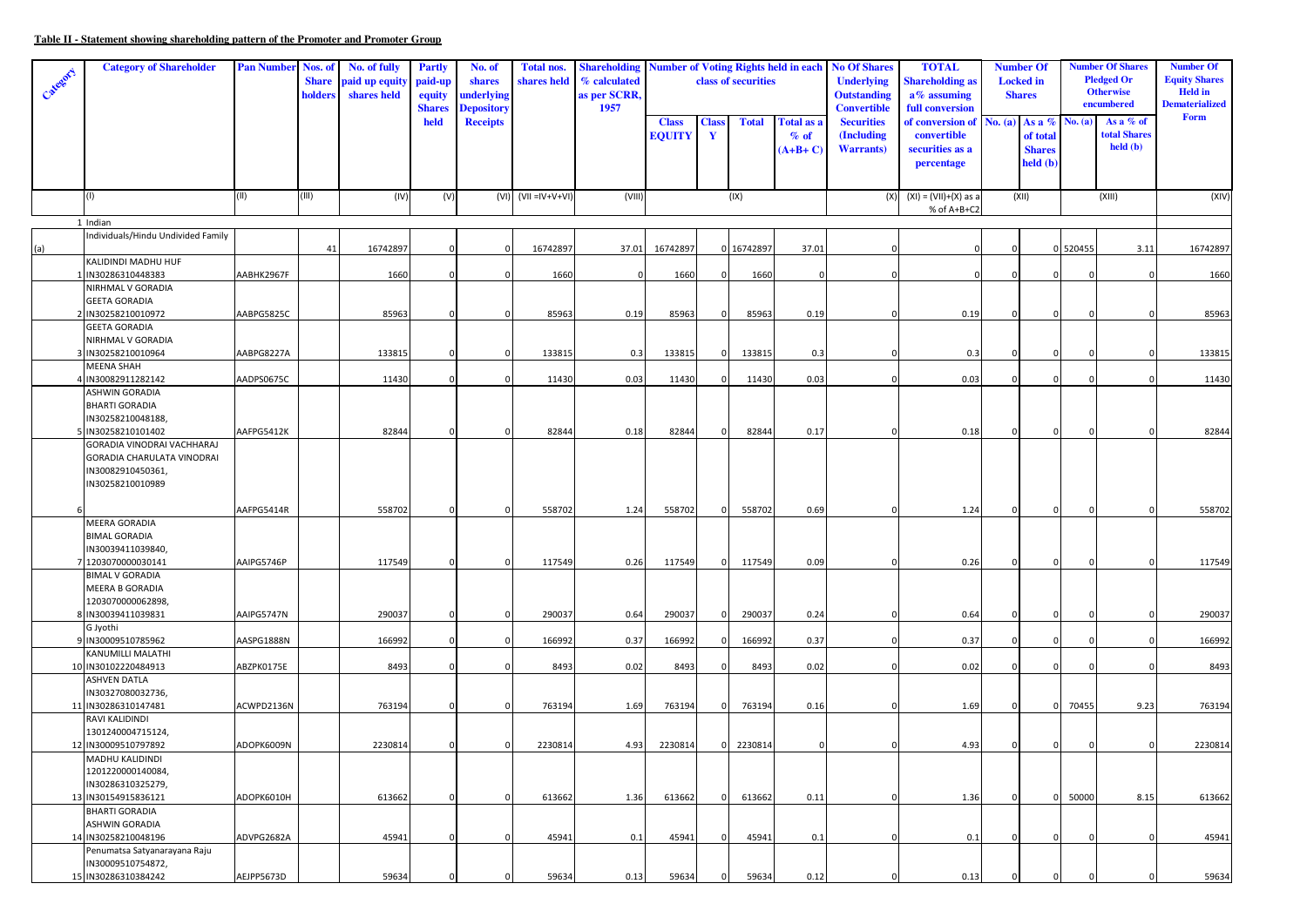|    | VALLI P<br>16 IN30286310222930                 | AEJPP6075K |              | 2575        | $\Omega$     |             | 2575        | 0.01     | 2575           |          | 2575     | 0.01           | $\Omega$       | 0.01           |                |              |              |          | 2575        |
|----|------------------------------------------------|------------|--------------|-------------|--------------|-------------|-------------|----------|----------------|----------|----------|----------------|----------------|----------------|----------------|--------------|--------------|----------|-------------|
|    | PENMETCHA RAMALINGA RAJU                       |            |              |             |              |             |             |          |                |          |          |                |                |                |                |              |              |          |             |
|    | 17 IN30039411376743                            | AEKPP2038M |              | 32378       | $\Omega$     |             | 32378       | 0.07     | 32378          |          | 32378    | 0.07           | $\Omega$       | 0.07           |                | $\Omega$     |              |          | 32378       |
|    | PADMA GOTTUMUKKALA<br>18 IN30286310374201      | AFPPG2456L |              | 85225       | $\Omega$     |             | 85225       | 0.19     | 85225          |          | 85225    | 0.19           | $\Omega$       | 0.19           |                | n            |              |          | 85225       |
|    | <b>ANURADHA</b>                                |            |              |             |              |             |             |          |                |          |          |                |                |                |                |              |              |          |             |
|    | IN30115113411658,                              |            |              |             |              |             |             |          |                |          |          |                |                |                |                |              |              |          |             |
|    | 19 IN30286310258291                            | AGYPK8737C |              | 865133      | $\Omega$     |             | 865133      | 1.91     | 865133         |          | 865133   | 1.24           |                | 1.91           |                | $\Omega$     |              |          | 865133      |
|    | N JANAKI<br>20 IN30232411056716                | AHBPJ0779K |              | 45155       | $\Omega$     |             | 45155       | 0.1      | 45155          |          | 45155    | 0.1            |                | 0.1            |                |              |              |          | 45155       |
|    | GORADIA CHARULATA VINODRAI                     |            |              |             |              |             |             |          |                |          |          |                |                |                |                |              |              |          |             |
|    | GORADIA VINODRAI VACHHARAJ                     |            |              |             |              |             |             |          |                |          |          |                |                |                |                |              |              |          |             |
|    | IN30082910450345                               |            |              |             |              |             |             |          |                |          |          |                |                |                |                |              |              |          |             |
| 21 |                                                | AHCPG9174G |              | 320738      | $\Omega$     |             | 320738      | 0.71     | 320738         |          | 320738   | 0.71           | $\Omega$       | 0.71           |                |              |              |          | 320738      |
|    | <b>JTKAL B GORADIA</b>                         |            |              |             |              |             |             |          |                |          |          |                |                |                |                |              |              |          |             |
|    | <b>BIMAL V GORADIA</b>                         |            |              |             |              |             |             |          |                |          |          |                |                |                |                |              |              |          |             |
|    | 22 1203070000035711<br>PENMETSA NARASIMHA RAJU | AHCPG9175H |              | 66019       | $\mathbf 0$  |             | 66019       | 0.15     | 66019          |          | 66019    | 0.15           | $\Omega$       | 0.15           |                |              |              |          | 66019       |
|    | 23 IN30286310044788                            | AHDPP9407C |              | 1173619     | $\Omega$     |             | 1173619     | 2.59     | 1173619        |          | 1173619  | 2.59           | $\Omega$       | 2.59           |                | $\Omega$     |              |          | 1173619     |
|    | PENMETSA VARA LAKSHMI                          |            |              |             |              |             |             |          |                |          |          |                |                |                |                |              |              |          |             |
|    | 24 IN30286310044739                            | AHDPP9959K |              | 350355      |              |             | 350355      | 0.77     | 350355         |          | 350355   | 0.77           |                | 0.77           |                |              |              |          | 350355      |
|    | G V V R P Varma<br>25 IN30009510789700         | AHEPG9232F |              | 72445       | $\mathbf{0}$ |             | 72445       | 0.16     | 72445          |          | 72445    | 0.16           | $\mathbf 0$    | 0.16           |                | $\Omega$     |              |          | 72445       |
|    | MADHAVI PENUMASTA                              |            |              |             |              |             |             |          |                |          |          |                |                |                |                |              |              |          |             |
|    | 26 IN30286310272682                            | AHPPP9083N |              | 47983       | $\mathbf{0}$ |             | 47983       | 0.11     | 47983          |          | 47983    | 0.11           | $\Omega$       | 0.11           |                | $\Omega$     |              |          | 47983       |
|    | <b>KANUMILLI SUDHEER</b>                       | AHTPK8438N |              |             | $\Omega$     |             |             |          |                |          |          |                |                |                |                |              |              |          |             |
|    | 27 IN30102220792088<br><b>GAUTAM</b>           |            |              | 77710       |              |             | 77710       | 0.17     | 77710          |          | 77710    | 0.17           | $\Omega$       | 0.17           |                |              |              |          | 77710       |
|    | IN30115113411615,                              |            |              |             |              |             |             |          |                |          |          |                |                |                |                |              |              |          |             |
|    | IN30286310325045,                              |            |              |             |              |             |             |          |                |          |          |                |                |                |                |              |              |          |             |
|    | 28 1201220000140274<br><b>Calidindi Shilpa</b> | AIZPK4595R |              | 1227230     |              |             | 1227230     | 2.71     | 1227230        |          | 1227230  | 0.17           |                | 2.71           |                |              | 0 200000     | 16.3     | 1227230     |
|    | 29 IN30009510797923                            | AJRPD6533D |              | 2760833     | $\Omega$     | $\Omega$    | 2760833     | 6.1      | 2760833        |          | 2760833  | 6.1            | $\Omega$       | 6.1            |                | $\Omega$     |              |          | 2760833     |
|    | SRIDHAR BHUPATIRAJU                            |            |              |             |              |             |             |          |                |          |          |                |                |                |                |              |              |          |             |
|    | 30 IN30048412561800                            | AKPPB6344R |              | 204642      | $\mathbf 0$  |             | 204642      | 0.45     | 204642         |          | 204642   | 0.45           | $\Omega$       | 0.45           |                | $\Omega$     |              |          | 204642      |
|    | <b>HARINI GOKUL</b><br>31 IN30039411293298     | AKPPG3960N |              | 60022       | $\mathbf 0$  |             | 60022       | 0.13     | 60022          |          | 60022    | 0.13           | $\Omega$       | 0.13           |                |              |              |          | 60022       |
|    | <b>GOKUL S</b>                                 |            |              |             |              |             |             |          |                |          |          |                |                |                |                |              |              |          |             |
|    | IN30131320522027,                              |            |              |             |              |             |             |          |                |          |          |                |                |                |                |              |              |          |             |
|    | 32 IN30039410717978                            | AKQPS4416E |              | 76910       | $\mathbf{0}$ |             | 76910       | 0.17     | 76910          |          | 76910    | 0.17           | $\Omega$       | 0.17           |                |              |              |          | 76910       |
|    | POOJA KALIDINDI<br>IN30286310325262,           |            |              |             |              |             |             |          |                |          |          |                |                |                |                |              |              |          |             |
|    | 1201220000140202,                              |            |              |             |              |             |             |          |                |          |          |                |                |                |                |              |              |          |             |
|    | 33 IN30154915818648                            | AKVPK4298B |              | 1304850     | $\mathbf 0$  | $\Omega$    | 1304850     | 2.88     | 1304850        |          | 1304850  | 1.12           | $\Omega$       | 2.88           |                |              | 0 200000     | 15.33    | 1304850     |
|    | G.T.SANDEEP                                    |            |              |             |              |             |             |          |                |          |          |                |                |                |                |              |              |          |             |
|    | 34 IN30286310028261<br><b>VEGESANA SAILAJA</b> | AMDPG6520C |              | 233122      | $\Omega$     | $\Omega$    | 233122      | 0.52     | 233122         |          | 233122   | 0.52           | $\Omega$       | 0.52           |                | $\Omega$     |              |          | 233122      |
|    | 35 1301240001552992                            | AMIPV0786E |              | 10650       | $\Omega$     |             | 10650       | 0.02     | 10650          |          | 10650    | 0.02           | $\Omega$       | 0.02           |                | $\Omega$     |              |          | 10650       |
|    | <b>MALLIKA</b>                                 |            |              |             |              |             |             |          |                |          |          |                |                |                |                |              |              |          |             |
|    | 36 IN30286310196864<br>ROOPA KALIDINDI         | ANJPM7670C |              | 36263       | $\mathbf 0$  |             | 36263       | 0.08     | 36263          |          | 36263    | 0.08           | $\Omega$       | 0.08           |                |              |              |          | 36263       |
|    | 1201350000029236,                              |            |              |             |              |             |             |          |                |          |          |                |                |                |                |              |              |          |             |
|    | 37 IN30009510797884                            | ARFPK4302F |              | 2161597     | $\mathbf 0$  | $\Omega$    | 2161597     | 4.78     | 2161597        |          | 2161597  | 0.07           | $\Omega$       | 4.78           |                | $\Omega$     |              |          | 2161597     |
|    | DIVYA PENUMACHA                                |            |              |             |              |             |             |          |                |          |          |                |                |                |                |              |              |          |             |
|    | 38 IN30286310242357<br>DITI ASHWIN GORADIA     | ARLPP9862B |              | 288521      | $\mathbf 0$  | $\Omega$    | 288521      | 0.64     | 288521         |          | 288521   | 0.64           | $\Omega$       | 0.64           |                | $\Omega$     |              |          | 288521      |
|    | 39 IN30258210116787                            | BFJPG1741R |              | 30000       | $\mathbf 0$  | $\Omega$    | 30000       | 0.07     | 30000          |          | 30000    | 0.07           | $\Omega$       | 0.07           |                | $\Omega$     |              |          | 30000       |
|    | NISHI ASHWIN GORADIA                           |            |              |             |              |             |             |          |                |          |          |                |                |                |                |              |              |          |             |
|    | 40 IN30258210120727<br>SAI SREEDHAR KANUMILLI  | BONPG9729N |              | 30000       | $\mathbf 0$  | $\mathbf 0$ | 30000       | 0.07     | 30000          |          | 30000    | 0.07           | $\mathbf 0$    | 0.07           |                | $\Omega$     |              |          | 30000       |
|    | 41 IN30286310385544                            | BUCPK2567H |              | 8192        | $\Omega$     | $\Omega$    | 8192        | 0.02     | 8192           |          | 8192     | 0.02           | $\Omega$       | 0.02           |                | $\Omega$     |              |          | 8192        |
|    | Central Governament/State                      |            |              | $\mathbf 0$ | $\mathbf 0$  | $\mathbf 0$ |             | 0        | $\Omega$       | O        | $\Omega$ |                | $\overline{0}$ | $\overline{0}$ | $\Omega$       | $\mathbf 0$  | $\Omega$     |          | $\mathbf 0$ |
|    | Fincial Institutions/Banks                     |            |              | $\Omega$    | 0            | $\mathbf 0$ | $\mathbf 0$ | $\Omega$ | $\Omega$       |          |          |                | $\mathbf 0$    | $\Omega$       | $\Omega$       | $\mathbf{0}$ | $\mathsf{C}$ | $\Omega$ | $\mathbf 0$ |
|    | Any Other                                      |            | $\mathbf{0}$ | $\Omega$    | $\mathbf 0$  | $\mathbf 0$ | $\Omega$    | $\Omega$ | $\overline{0}$ | $\Omega$ | $\Omega$ | $\overline{0}$ | $\mathbf 0$    | $\mathbf 0$    | $\overline{0}$ | $\mathbf 0$  | $\Omega$     | $\Omega$ | $\mathbf 0$ |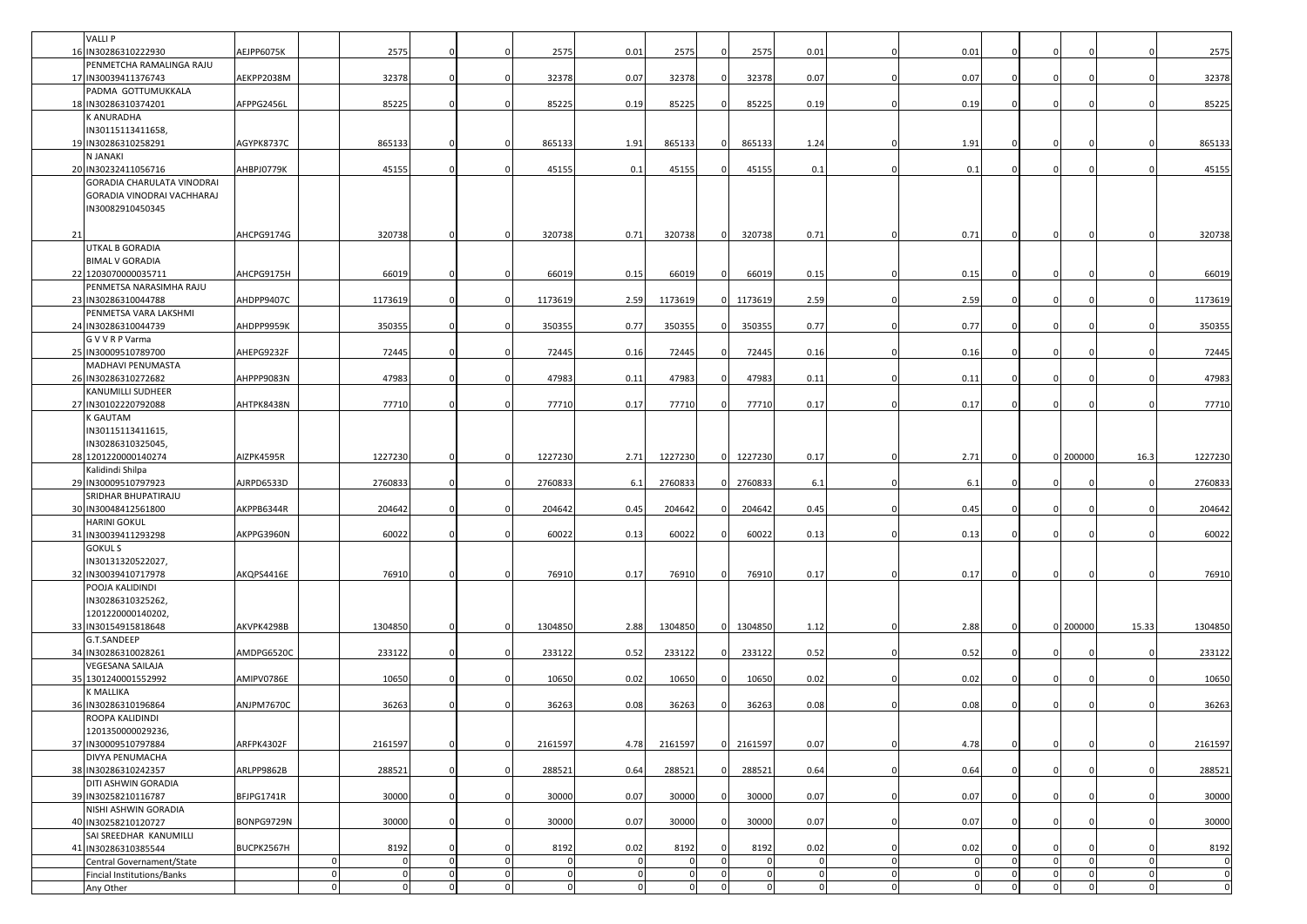| <b>Bodies Corporate</b>               |            |          | 1396109  |  | 1396109  | 3.09 | 1396109        | 1396109    | 3.09  |      |  |          |      | 1396109  |
|---------------------------------------|------------|----------|----------|--|----------|------|----------------|------------|-------|------|--|----------|------|----------|
| Blue Valley Developers (P) Ltd        |            |          |          |  |          |      |                |            |       |      |  |          |      |          |
| 42 IN30009510681954                   | AAACB8249D |          | 205658   |  | 205658   | 0.45 | 205658         | 205658     | 0.45  | 0.45 |  |          |      | 205658   |
| <b>NCL Homes Ltd</b>                  |            |          |          |  |          |      |                |            |       |      |  |          |      |          |
| 43 IN30009510675072                   | AAACN8023F |          | 190451   |  | 190451   | 0.42 | 190451         | 190451     | 0.42  | 0.42 |  |          |      | 190451   |
| NCL HOLDINGS (A&S) LIMITED            |            |          |          |  |          |      |                |            |       |      |  |          |      |          |
| 44 IN30286310470500                   | AAFCN8971M |          | 1000000  |  | 1000000  | 2.21 | 1000000        | 1000000    | 2.21  | 2.21 |  |          |      | 1000000  |
| Trust                                 |            |          |          |  |          |      |                |            |       |      |  |          |      |          |
| Sub-Total(A)(1)                       |            | $\Delta$ | 18139006 |  | 18139006 | 40.1 | 18139006       | 0 18139006 | 40.1  |      |  | 0 520455 | 2.87 | 18139006 |
| Foregin                               |            |          |          |  |          |      |                |            |       |      |  |          |      |          |
| Individuals(Non Resident Foreign      |            |          |          |  |          |      |                |            |       |      |  |          |      |          |
| Individuals)                          |            |          | 100000   |  | 100000   | 0.22 | 100000         | 100000     | 0.22  |      |  |          |      | 100000   |
| BHUPATIRAJU SUBBA RAJU                |            |          |          |  |          |      |                |            |       |      |  |          |      |          |
| 45 IN30286310383594                   | AWYPB8809L |          | 100000   |  | 100000   | 0.22 | 100000         | 100000     | 0.22  | 0.22 |  |          |      | 100000   |
| Government                            |            |          |          |  |          |      |                |            |       |      |  |          |      |          |
| Institutions                          |            |          |          |  |          |      |                |            |       |      |  |          |      |          |
| Foregin Portfolio Investors           |            |          |          |  |          |      |                |            |       |      |  |          |      |          |
| Any Other                             |            |          |          |  |          |      |                |            |       |      |  |          |      |          |
| Sub-Total(A)(2)                       |            |          | 100000   |  | 100000   | 0.22 | 100000         | 100000     | 0.22  |      |  |          |      | 100000   |
| <b>Total Shareholding of Promoter</b> |            |          |          |  |          |      |                |            |       |      |  |          |      |          |
| and Promoter Group A =                |            |          |          |  |          |      |                |            |       |      |  |          |      |          |
| $(A)(1)+(A)(2)$                       |            |          | 18239006 |  | 18239006 |      | 40.32 18239006 | 0 18239006 | 40.32 |      |  | 0 520455 | 2.85 | 18239006 |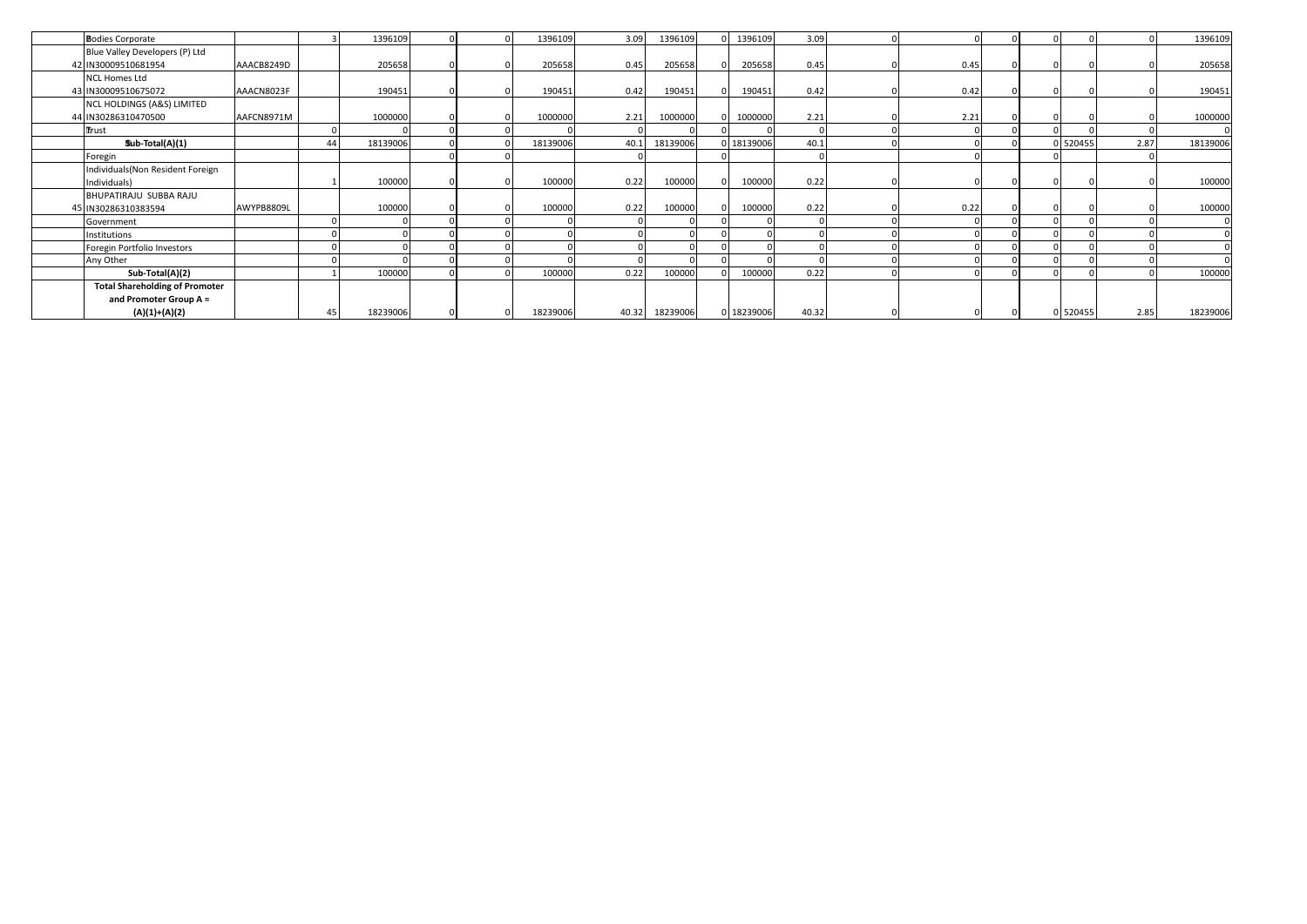## **Table III - Statement showing shareholding pattern of the Public shareholder**

| Calego.          | <b>Category of shareholder</b>                                                                         | <b>Pan Number</b> | Nos. of<br>share<br>holders | No. of fully<br>paid up<br>equity shares<br>held | Partly paid-<br>up equity<br><b>Shares</b> held | No. of shares<br>underlying<br><b>Depository</b><br>Receipts | Total nos.<br>shares held | Sharehol ding<br>% calculated<br>as per SCRR,<br>1957 | Number of Voting Rights held in each<br>class of securities |                   |                   |                              | <b>No Of Shares</b><br>Underlying<br>Outstanding<br>Convertible<br><b>Securities</b> (Including | <b>TOTAL</b><br><b>Shareholding as</b><br>a% assuming full<br>conversion of<br>conversion of<br>Warrants)<br>convertible |            | Number Of<br><b>Locked in Shares</b>                            | Number Of<br><b>Shares Pledged</b><br>Or Otherwise<br>encumbered |                                                 | Number Of<br><b>Equity Shares</b><br>Held in<br><b>Dematerialized</b><br>Form |
|------------------|--------------------------------------------------------------------------------------------------------|-------------------|-----------------------------|--------------------------------------------------|-------------------------------------------------|--------------------------------------------------------------|---------------------------|-------------------------------------------------------|-------------------------------------------------------------|-------------------|-------------------|------------------------------|-------------------------------------------------------------------------------------------------|--------------------------------------------------------------------------------------------------------------------------|------------|-----------------------------------------------------------------|------------------------------------------------------------------|-------------------------------------------------|-------------------------------------------------------------------------------|
|                  |                                                                                                        |                   |                             |                                                  |                                                 |                                                              |                           |                                                       | <b>Class</b><br><b>EQUITY</b>                               | <b>Class</b><br>Y | <b>Total</b>      | Total as a %<br>of $(A+B+C)$ |                                                                                                 | securities as a<br>percentage                                                                                            |            | No. (a) As a % of No. (a)<br>total<br><b>Shares</b><br>held (b) |                                                                  | As a %<br>of total<br><b>Shares</b><br>held (b) |                                                                               |
|                  | (1)                                                                                                    | (II)              | (III)                       | (IV)                                             | (V)                                             | (VI)                                                         | $(VII = IV + V + VI)$     | (VIII)                                                |                                                             |                   | (IX)              |                              | (X)                                                                                             | $(XI) = (VII)+(X)$ as a 9<br>of A+B+C2                                                                                   |            | (XII)                                                           |                                                                  | (XIII)                                          | (XIV)                                                                         |
| (a)              | 1 Institutions<br>Mutual Funds/UTI                                                                     |                   |                             | 6134169                                          |                                                 | $\mathbf 0$                                                  | 6134169                   | 13.56                                                 | 6134169                                                     |                   | 6134169           | 13.56                        |                                                                                                 |                                                                                                                          |            |                                                                 |                                                                  |                                                 | 6128919                                                                       |
|                  | HDFC TRUSTEE CO LTD A/C HDFC HOUSING                                                                   |                   |                             |                                                  |                                                 |                                                              |                           |                                                       |                                                             |                   |                   |                              |                                                                                                 |                                                                                                                          |            |                                                                 |                                                                  |                                                 |                                                                               |
|                  | OPPORTUNITIES FUND-1140D NOVEMBER 2017 (1)<br>IN30012611266703                                         | AAATH1809A        |                             | 2700000                                          |                                                 |                                                              | 2700000                   | 5.97                                                  | 2700000                                                     |                   | 0 2700000         | 5.97                         |                                                                                                 | 5.97                                                                                                                     |            | $\epsilon$                                                      |                                                                  |                                                 | 2700000                                                                       |
|                  | HSBC REGULAR SAVINGS FUND<br>IN30152430004985, IN30152430034930,<br>IN30152430034956, IN30152430034972 | AAATH2467G        |                             | 1324660                                          |                                                 |                                                              | 1324660                   | 2.93                                                  | 1324660                                                     | $\Omega$          | 1324660           | 2.93                         |                                                                                                 | 2.93                                                                                                                     |            |                                                                 |                                                                  |                                                 | 1324660                                                                       |
|                  | RELIANCE CAPITAL TRUSTEE CO LTD.A/C RELIANCE VALUE<br><b>FUND</b>                                      |                   |                             |                                                  |                                                 |                                                              |                           |                                                       |                                                             |                   |                   |                              |                                                                                                 |                                                                                                                          |            |                                                                 |                                                                  |                                                 |                                                                               |
|                  | IN30016710015230                                                                                       | AAATR0090B        |                             | 2062150                                          | $\Omega$                                        |                                                              | 2062150                   | 4.56                                                  | 2062150                                                     |                   | 2062150           | 4.56<br>$\Omega$             | $\Omega$                                                                                        | 4.56                                                                                                                     | $\Omega$   |                                                                 |                                                                  |                                                 | 2062150                                                                       |
| (b)<br>(c)       | Venture Capital Funds<br>Alternate Investment Funds                                                    |                   | $\Omega$                    | $\Omega$<br>1575851                              |                                                 | $\Omega$<br>$\Omega$                                         | 1575851                   | 3.48                                                  | $\Omega$<br>1575851                                         |                   | 1575851           | 3.48                         |                                                                                                 |                                                                                                                          |            | $\Omega$                                                        |                                                                  | $\Omega$                                        | 1575851                                                                       |
|                  | SUNDARAM ALTERNATIVE OPPORTUNITIES FUND - NANO<br>CAP SERIES I                                         |                   |                             |                                                  |                                                 |                                                              |                           |                                                       |                                                             |                   |                   |                              |                                                                                                 |                                                                                                                          |            |                                                                 |                                                                  |                                                 |                                                                               |
| (d)              | IN30179910084199<br>Foreign Venture Capital Funds                                                      | AAQAS9168Q        |                             | 1160061<br>$\Omega$                              | $\Omega$                                        | $\Omega$                                                     | 1160061                   | 2.56                                                  | 1160061<br>$\Omega$                                         |                   | 1160061           | 2.56<br>$\Omega$             |                                                                                                 | 2.56<br>$\sqrt{ }$                                                                                                       |            |                                                                 |                                                                  |                                                 | 1160061                                                                       |
| (e)              | Foreign Portfolio Investors - Individual (FPI)                                                         |                   | C                           | $\Omega$                                         | $\Omega$                                        | $\mathbf 0$                                                  | $\Omega$                  |                                                       | n                                                           |                   |                   | $\Omega$                     | $\Omega$                                                                                        |                                                                                                                          |            |                                                                 |                                                                  |                                                 |                                                                               |
| (f)              | Foreign Portfolio Investors - Corporate (FPI)                                                          |                   |                             | 1095003                                          | $\Omega$                                        | $\mathbf{0}$                                                 | 1095003                   | 2.42                                                  | 1095003                                                     | $\circ$           | 1095003           | 2.42                         | $\Omega$                                                                                        | $\Omega$                                                                                                                 | $\Omega$   | $\Omega$                                                        |                                                                  | $\Omega$                                        | 1095003                                                                       |
|                  | HSBC INDIAN EQUITY MOTHER FUND                                                                         |                   |                             |                                                  |                                                 |                                                              |                           |                                                       |                                                             |                   |                   |                              |                                                                                                 |                                                                                                                          |            |                                                                 |                                                                  |                                                 |                                                                               |
|                  | IN30014210540671<br>THE MASTER TRUST BANK OF JAPAN, LTD. AS TRUSTEE OF                                 | AAAAH1765J        |                             | 517169                                           |                                                 |                                                              | 517169                    | 1.14                                                  | 517169                                                      |                   | 517169            | 1.14                         |                                                                                                 | 1.14                                                                                                                     |            |                                                                 |                                                                  |                                                 | 517169                                                                        |
|                  | HSBC INDIA INFRASTRUCTURE EQUITY MOTHER FUND                                                           |                   |                             |                                                  |                                                 |                                                              |                           |                                                       |                                                             |                   |                   |                              |                                                                                                 |                                                                                                                          |            |                                                                 |                                                                  |                                                 |                                                                               |
|                  | IN30014210679066                                                                                       | AAATH8110L        |                             | 542135                                           |                                                 |                                                              | 542135                    | 1.2                                                   | 542135                                                      |                   | 542135            | 1.2                          |                                                                                                 | 1.2                                                                                                                      |            |                                                                 |                                                                  |                                                 | 542135                                                                        |
|                  | Financial Institutions/Banks                                                                           |                   | 16                          | 50642                                            |                                                 |                                                              | 50642                     | 0.11                                                  | 50642                                                       |                   | 50642             | 0.11                         |                                                                                                 |                                                                                                                          |            |                                                                 |                                                                  |                                                 | 41992                                                                         |
| (h)              | <b>Insurance Companies</b><br>Provident Funds / Pension Funds                                          |                   |                             | $\Omega$<br>$\overline{0}$                       | $\Omega$                                        | $\mathbf 0$<br>$\Omega$                                      | $\Omega$<br>$\Omega$      |                                                       |                                                             |                   |                   | $\sqrt{ }$<br>$\Omega$       |                                                                                                 |                                                                                                                          |            |                                                                 |                                                                  | $\mathbf{0}$<br>$\Omega$                        |                                                                               |
|                  | Any Other                                                                                              |                   |                             | $\overline{0}$                                   |                                                 | $\Omega$                                                     | $\Omega$                  |                                                       |                                                             | $\Omega$          |                   | $\sqrt{2}$                   | $\Omega$                                                                                        |                                                                                                                          |            |                                                                 |                                                                  | $\Omega$                                        | $\Omega$                                                                      |
| (k)              | Foreign Institutional Investores                                                                       |                   | $\mathsf{C}$                | $\circ$                                          | $\Omega$                                        | $\circ$                                                      | $\circ$                   | $\Omega$                                              | $\Omega$                                                    |                   |                   | $\circ$                      | $\Omega$                                                                                        |                                                                                                                          | $\Omega$   | C                                                               |                                                                  | $\Omega$                                        | $\Omega$                                                                      |
|                  | Qualified Foreign Investor                                                                             |                   |                             | $\overline{0}$                                   | $\Omega$                                        | $\Omega$                                                     | $\Omega$                  |                                                       |                                                             |                   |                   | $\Omega$                     | $\Omega$                                                                                        |                                                                                                                          |            |                                                                 |                                                                  | $\Omega$                                        |                                                                               |
| (m)              | Qualified Foreign Investor-Corporate                                                                   |                   |                             | $\mathbf 0$                                      |                                                 | $\Omega$                                                     | $\Omega$                  |                                                       |                                                             |                   |                   | $\Omega$                     |                                                                                                 |                                                                                                                          |            |                                                                 |                                                                  | $\Omega$                                        |                                                                               |
| (n)<br>(o)       | Foreign Bodies Corp<br>Foreign Nation                                                                  |                   | -C                          | $\Omega$<br>$\Omega$                             |                                                 | $\Omega$<br>$\Omega$                                         | $\Omega$                  |                                                       |                                                             |                   |                   | $\sqrt{2}$<br>$\sqrt{ }$     | $\Omega$                                                                                        |                                                                                                                          |            |                                                                 |                                                                  |                                                 |                                                                               |
|                  | Sub-Total(B)(1)                                                                                        |                   | 33                          | 8855665                                          |                                                 |                                                              | 8855665                   | 19.58                                                 | 885566                                                      |                   | 8855665           | 19.58                        |                                                                                                 |                                                                                                                          |            |                                                                 |                                                                  |                                                 | 8841765                                                                       |
| B <sub>1</sub> C | Central Government/State Government(s)                                                                 |                   |                             | 7000                                             |                                                 |                                                              | 7000                      | 0.02                                                  | 7000                                                        |                   | 7000              | 0.02                         |                                                                                                 |                                                                                                                          |            |                                                                 |                                                                  |                                                 |                                                                               |
|                  | Sub-Total(B)(2)                                                                                        |                   |                             | 7000                                             |                                                 |                                                              | 7000                      | 0.02                                                  | 7000                                                        |                   | 7000              | 0.02                         |                                                                                                 |                                                                                                                          |            |                                                                 |                                                                  |                                                 |                                                                               |
| (3)              | Non Institutions                                                                                       |                   |                             |                                                  |                                                 | $\Omega$                                                     |                           |                                                       |                                                             |                   |                   | $\sqrt{2}$                   |                                                                                                 |                                                                                                                          |            |                                                                 |                                                                  |                                                 |                                                                               |
| (a)              | Individual ShareHolders holding nominal share capital upto<br>21 akh                                   |                   | 33153                       | 9895222                                          |                                                 |                                                              | 9895222                   | 21.88                                                 | 989522                                                      |                   | 9895222           | 21.88                        |                                                                                                 |                                                                                                                          |            |                                                                 |                                                                  |                                                 | 8601777                                                                       |
|                  | Individual ShareHolders holding nominal share capital in                                               |                   |                             |                                                  |                                                 |                                                              |                           |                                                       |                                                             |                   |                   |                              |                                                                                                 |                                                                                                                          |            |                                                                 |                                                                  |                                                 |                                                                               |
| (b)              | xcess of 2Lakh<br>SUMANTHA KUMAR REDDY B<br>IN30021412246081                                           | ABXPB1098F        | 63                          | 4873162<br>803801                                |                                                 |                                                              | 4873162<br>803801         | 10.77<br>1.78                                         | 4873162<br>803801                                           |                   | 4873162<br>803801 | 10.77<br>1.78                |                                                                                                 | 1.78                                                                                                                     |            |                                                                 | 0 803801                                                         | 1.78                                            | 4873162<br>803801                                                             |
|                  | CHANDRAVADAN DESAI<br>1202770000390929                                                                 | AFQPD8487F        |                             | 531768                                           |                                                 |                                                              | 531768                    | 1.18                                                  | 531768                                                      |                   | 531768            | 1.18                         |                                                                                                 | 1.18                                                                                                                     |            |                                                                 | 0 531768                                                         | 1.18                                            | 531768                                                                        |
| (c)              | NBFCs Registered with RBI                                                                              |                   |                             | $\Omega$                                         |                                                 | $\Omega$                                                     |                           |                                                       |                                                             |                   |                   | $\sqrt{ }$                   |                                                                                                 |                                                                                                                          |            |                                                                 |                                                                  |                                                 |                                                                               |
| (d)              | <b>Employee Trusts</b>                                                                                 |                   |                             | $\mathbf 0$                                      |                                                 |                                                              |                           |                                                       |                                                             |                   |                   | $\sqrt{2}$                   |                                                                                                 |                                                                                                                          |            |                                                                 |                                                                  |                                                 |                                                                               |
|                  | Overseas Depositories (Holding DRs) (Balancing Figure)                                                 |                   |                             |                                                  |                                                 |                                                              |                           |                                                       |                                                             |                   |                   |                              |                                                                                                 |                                                                                                                          |            |                                                                 |                                                                  |                                                 |                                                                               |
|                  |                                                                                                        |                   |                             |                                                  |                                                 |                                                              |                           |                                                       |                                                             |                   |                   |                              |                                                                                                 |                                                                                                                          |            |                                                                 |                                                                  |                                                 |                                                                               |
| (f)<br>(g)       | Any Other<br><b>Bodies Corporate</b>                                                                   |                   | $\Omega$<br>297             | $\Omega$<br>1513283                              | $\Omega$                                        | $\mathbf 0$<br>$\mathbf 0$                                   | 1513283                   | 3.35                                                  | 1513283                                                     |                   | 0 1513283         | $\Omega$<br>3.35             | $\Omega$                                                                                        | $\Omega$                                                                                                                 | $\circ$    | -C<br>$\Omega$                                                  |                                                                  | $\mathbf{0}$<br>$\mathbf{0}$                    | 1506738                                                                       |
| (h)              | <b>Clearing Member</b>                                                                                 |                   | 91                          | 244815                                           |                                                 | $\Omega$                                                     | 244815                    | 0.54                                                  | 244815                                                      | $\Omega$          | 244815            | 0.54                         | $\Omega$                                                                                        |                                                                                                                          |            |                                                                 |                                                                  | $\Omega$                                        | 24481                                                                         |
| (i)              | Trust                                                                                                  |                   |                             | 3963                                             |                                                 | $\mathbf 0$                                                  | 3963                      | 0.01                                                  | 3963                                                        |                   | 3963              | 0.01                         | $\Omega$                                                                                        | $\Omega$                                                                                                                 | $\Omega$   |                                                                 |                                                                  | $\overline{0}$                                  | 3963                                                                          |
|                  | Non Resident Individuals                                                                               |                   | 489                         | 885353                                           |                                                 | $\Omega$                                                     | 885353                    | 1.96                                                  | 885353                                                      |                   | 885353            | 1.96                         |                                                                                                 |                                                                                                                          |            |                                                                 |                                                                  | $\mathbf{0}$                                    | 885058                                                                        |
|                  | RAJNEESH JHAWAR<br>IN30021416911914, IN30021417884257                                                  | ACXPJ1879P        |                             | 500000                                           |                                                 |                                                              | 500000                    | 1.11                                                  | 500000                                                      |                   | 500000            | 1.11                         |                                                                                                 | 1.11                                                                                                                     |            |                                                                 |                                                                  |                                                 | 500000                                                                        |
| B <sub>2</sub> K | <b>IEPF Authority</b>                                                                                  |                   |                             | 715321                                           |                                                 | $\Omega$                                                     | 715321                    | 1.58                                                  | 715321                                                      | $\Omega$          | 715321            | 1.58                         | $\Omega$                                                                                        |                                                                                                                          | $\sqrt{ }$ | C                                                               |                                                                  |                                                 | 715321                                                                        |
|                  | Sub-Total(B)(3)                                                                                        |                   | 34097                       | 18131119                                         | $\Omega$                                        | $\Omega$                                                     | 18131119                  | 40.08                                                 | 18131119                                                    |                   | 0 18131119        | 40.08                        | $\mathbf{0}$                                                                                    | $\Omega$                                                                                                                 | $\Omega$   | $\Omega$                                                        |                                                                  | $\mathbf{0}$                                    | 16830834                                                                      |
|                  | Total Public Shareholding $B = (B)(1)+(B)(2)+(B)(3)$                                                   |                   | 34132                       | 26993784                                         | $\mathbf 0$                                     | $\mathbf 0$                                                  | 26993784                  |                                                       | 59.68 26993784                                              |                   | 0 26993784        | 59.68                        | $\mathbf{0}$                                                                                    | $\Omega$                                                                                                                 | $\Omega$   | $\mathbf 0$                                                     |                                                                  | $\mathbf{0}$                                    | 25672599                                                                      |